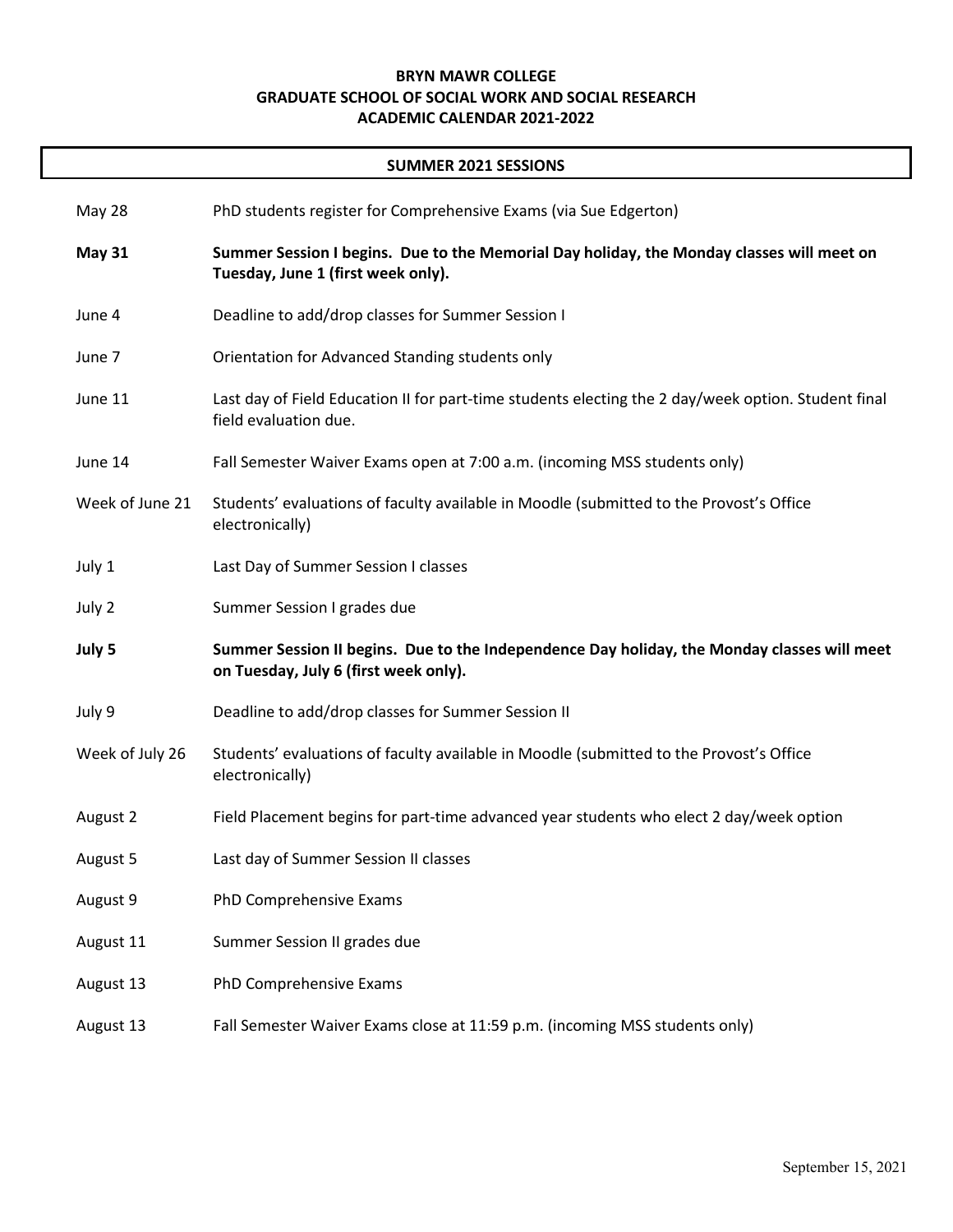## **FALL 2021 SEMESTER**

|                           | August 24 and 25 Orientation for incoming MSS                                                                                                                                                                                                                   |
|---------------------------|-----------------------------------------------------------------------------------------------------------------------------------------------------------------------------------------------------------------------------------------------------------------|
| August 25                 | Orientation for incoming PhD students                                                                                                                                                                                                                           |
| August 25                 | Field Liaison Meeting, 10:30 a.m. - 12:00 p.m.                                                                                                                                                                                                                  |
| August 26                 | Preparation for Social Work Practice, 8:30 a.m.-12:00 p.m., OR 5:30 p.m. - 9:00 p.m.<br>Required for all entering Advanced Standing students and all students enrolled in<br>Foundation Practice I course - must attend <b>one</b> session, morning, OR evening |
| August 30                 | Classes begin at Bryn Mawr College                                                                                                                                                                                                                              |
| <b>August 31</b>          | First day of classes at GSSWSR                                                                                                                                                                                                                                  |
| September 1               | 7-week Session I classes begin at GSSWSR                                                                                                                                                                                                                        |
| September 4               | Saturday classes begin at GSSWSR                                                                                                                                                                                                                                |
| September 6               | Labor Day holiday - School closed (No Field)                                                                                                                                                                                                                    |
| Week of                   | September 6 - 10 Field Education begins for all full-time and Advanced Standing students, part-time students in the<br>first year, and part-time students in the second year who are in field 3 days/week                                                       |
| September 10              | Deadline for add/drops, Fall semester                                                                                                                                                                                                                           |
| September 11              | Orientation for Field Instructors "Kick-off", 9:00 a.m. - 12:00 p.m. (TBC)                                                                                                                                                                                      |
| October 8-<br>October 17  | Fall Break (Students continue in Field)                                                                                                                                                                                                                         |
| October 15                | Deadline for submission of PhD dissertations for December 2021 graduation                                                                                                                                                                                       |
| Week of<br>October 18     | Students' evaluations of faculty for 7-week session I available in Moodle (submitted to the<br>Provost's Office electronically)                                                                                                                                 |
| October 20                | Last day of 7-week Session I                                                                                                                                                                                                                                    |
| October 25                | 7-week Session I grades due                                                                                                                                                                                                                                     |
| October 18-<br>October 29 | Waiver Exam for Spring semester MSS course, B504 - Research Informed Practice II.<br>(For students who entered the program in Fall 2021 only, with pre-approval from<br>the Dean's Office.)                                                                     |
| October 27                | 7-week Session II classes begin                                                                                                                                                                                                                                 |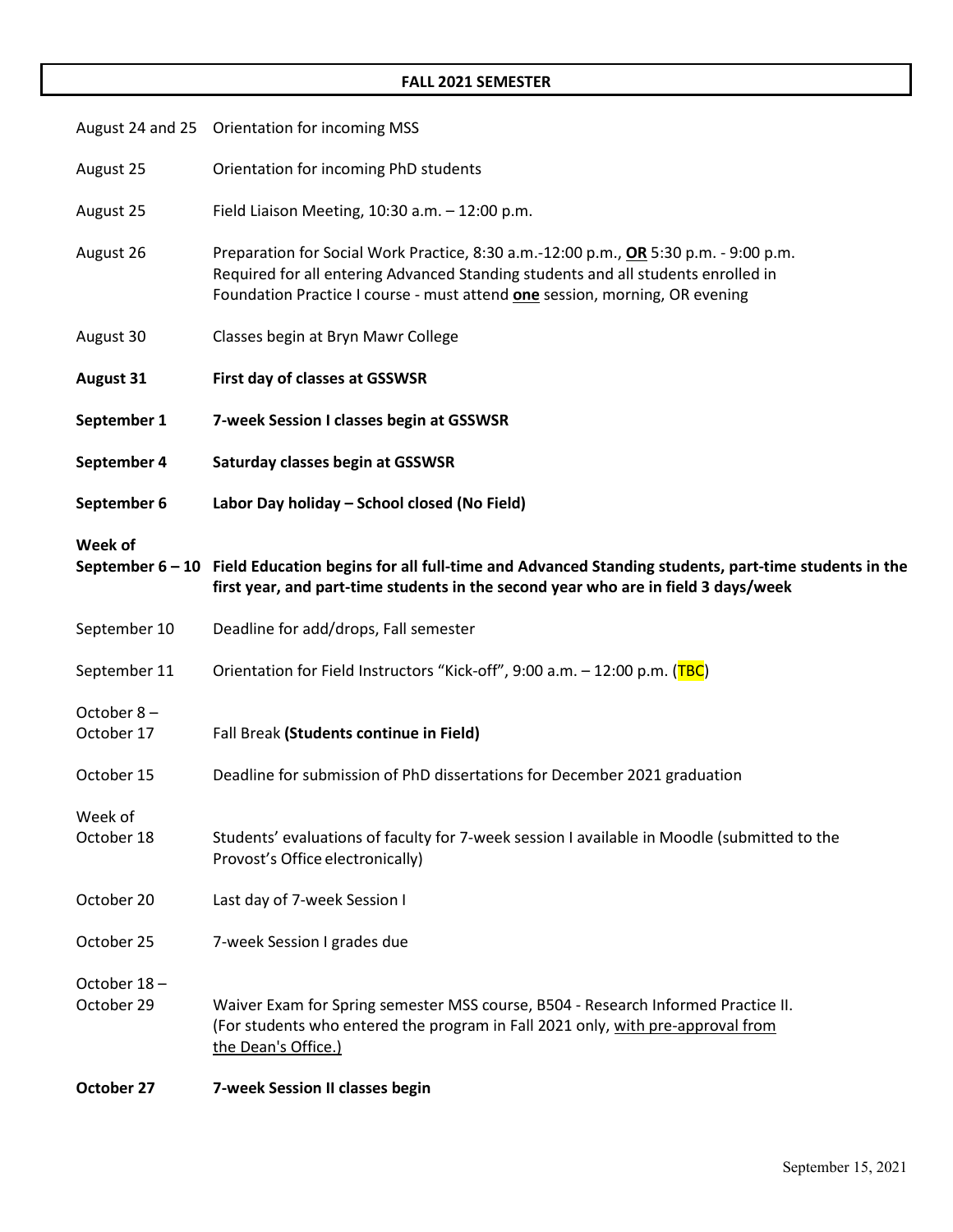| November $1 -$            |                                                                                                                                     |
|---------------------------|-------------------------------------------------------------------------------------------------------------------------------------|
| <b>November 12</b>        | Advising Period - All students are required to meet with their advisor before Spring registration                                   |
| November 8                | Fall PhD Preliminary Examination Paper due                                                                                          |
| November 16-18            | Online registration for Spring 2022 (begins at 7:00 a.m. on Tuesday, 11/16/21, and ends at 7:00<br>p.m. on Thursday, 11/18/21)      |
| November 24               | Last day to defend PhD Dissertation if graduating in December 2021                                                                  |
| November 24               | Thanksgiving holiday break begins after last class on 11/24. (No Saturday classes November 27.)                                     |
| November 25-26            | <b>Thanksgiving Holiday (No Field)</b>                                                                                              |
| Week of<br>November 29    | <b>Classes and Field Education resume after Thanksgiving holiday</b>                                                                |
| Week of Dec. 6            | Last week of Fall semester classes. Students' evaluation of faculty forms electronically submitted to<br>the Provost's Office (TBC) |
| December 8                | Last Day of 7-week Session II class                                                                                                 |
| December 10               | Last Day for Dissertation to be published if graduating in December 2021                                                            |
| December 11               | Last Saturday classes for Fall semester                                                                                             |
| December 13               | Deadline for Rivitz Award proposals                                                                                                 |
| December 13-18            | <b>Examination period</b>                                                                                                           |
| December 18               | Last day of Field Education before semester break. Students' final field evaluations due.                                           |
| December 20-<br>January 2 | No Field - winter break                                                                                                             |
| December 23               | Winter Break begins at close of business                                                                                            |
| 2022:                     |                                                                                                                                     |
| January 1                 | <b>New Year's Day Holiday</b>                                                                                                       |
| January 3                 | Administrative Offices re-open.                                                                                                     |
| January 3                 | Field Education resumes on regularly scheduled days.                                                                                |
| January 4                 | Fall semester course grades and Field Liaison grade forms due                                                                       |
| January 7                 | All Temporary Incomplete Grades Must Be Converted to S, S-, U, or INC                                                               |
| January 7                 | Field Liaison Spring Semester Meeting, 9 - 10:30 a.m.                                                                               |
| January 8                 | B555 Ethics Workshop, 9:30 a.m. - 1:00 p.m.*                                                                                        |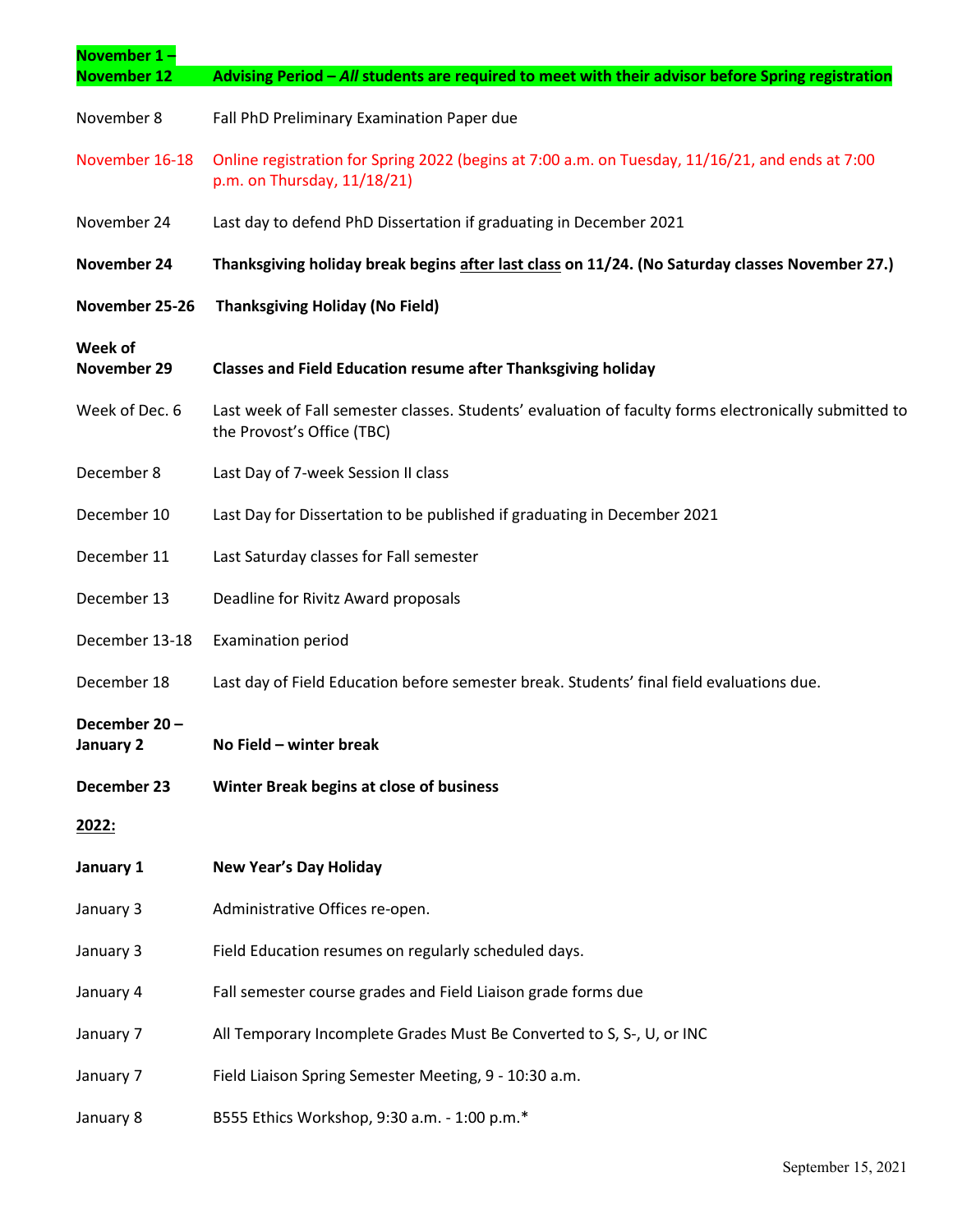January 10 PhD Comprehensive Exams

- January 11 B555 Ethics Workshop, 9:30 a.m. 1:00 p.m.\*
- January 12 B555 Ethics Workshop, 4:30 p.m. 8:00 p.m.\*
- January 14 PhD Comprehensive Exams

*\*All students enrolled in Foundation Practice (B501/502) courses must participate in one of these Ethics Workshops\**

## **SPRING 2022 SEMESTER** January 17 Martin Luther King Holiday - School closed. (No field for students regularly in field placement on Monday.) **January 18 Spring semester classes begin at BMC and GSSWSR** January 22 First Saturday classes at GSSWSR for Spring semester January 28 Deadline to add/drop classes for Spring semester March  $5 - 13$  Spring Break (begins after last Saturday class on  $3/5/22$ ). No Field. (Students placed in education settings may take the agency spring break in lieu of GSSWSR spring break.) March 8 Virtual Career Information Fair (1:00 – 2:30) (TBC) March 9 Virtual Career Information Fair (5:00 – 7:30) (TBC) March 15 Classes at GSSWSR and Field Education resume **March 21 – March 28 Advising Period –** *All* **students returning for AY 2022-2023 are required to meet with their advisor before Summer and Fall registration** March 28 Deadline for Spring PhD Preliminary Examination Papers March 29 Deadline for submission of PhD Dissertations for May 2022 graduation April 5-7 Online registration for Summer 2022 - current non-graduating students (ends Thursday, 4/7/22, at 7:00 p.m.) April 19-21 Online registration for Fall 2022 – current non-graduating students (ends Thursday, 4/21/22, at 7:00 p.m.) April 22 Last day of Field Education for Spring semester**.** Final Field Evaluation due.**[\\*](#page-3-0) [†](#page-3-1)**

<span id="page-3-0"></span>**<sup>\*</sup> Part-time students IN THE ADVANCED YEAR with two-day/week option continue in field through May 6, 2022. (Final Field Evaluation due May 6, 2022.)**

<span id="page-3-1"></span><sup>†</sup> **Part-time students IN THE FOUNDATION YEAR with two-day/week option continue in field through June 30, 2022. (Final Field Evaluation due June 30, 2022.)**